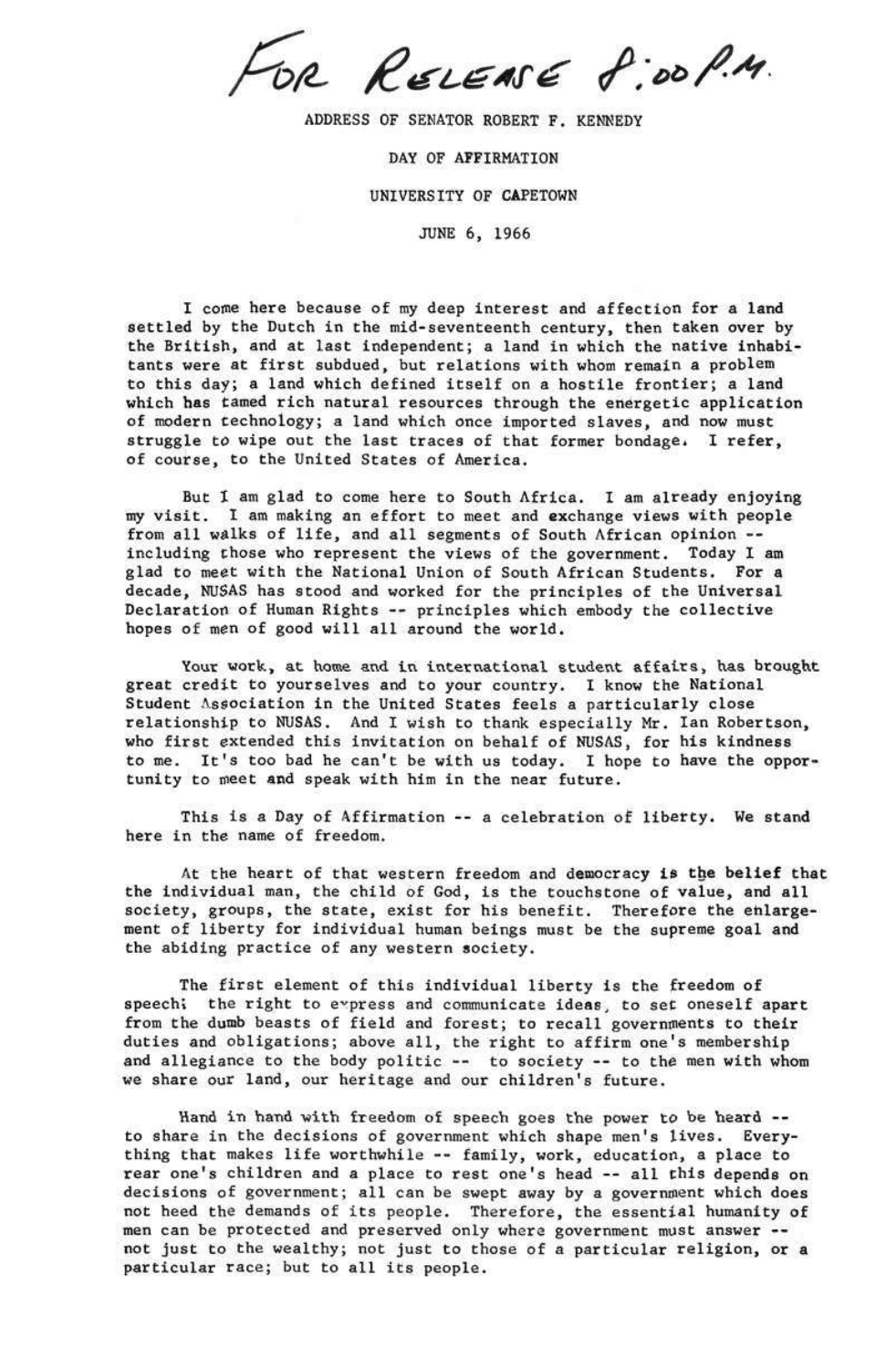- 2 -

In the last five years we have done more to assure equality to our Negro citizens, and to help the deprived both white and black, than in the hundred years before. But much more remains to be done.

And even government by the consent of the governed, as in our own Constitution, must be limited in its power to act against its people: so that there may be no interference with the right to worship, or with the security of the home; no arbitrary imposition of pains or penalties by officials high or low; no restriction on the freedorn of men to seek education or work or opportunity of any kind, so that each man may become all he is capable of becoming.

These are the sacred rights of western society. These were the essential differences between us and Nazi Germany as they were between Athens and Persia .

They are the essence of our difference with communism today. I am unalterably opposed to communism because it exalts the state over the individual and the family, and because of the lack of freedom of speech, of protest, of religion and of the press, which is the characteristic of totalitarian states. The way of opposition to communism is not to imitate its dictatorship, but to enlarge individual human freedom--in our own countries and all over the globe. There are those in every land who would label as "communist" every threat to their privilege. But as I have seen on my travels in all sections of the world, reform is not communism. And the denial of freedom, in whatever name, caly strengthens the very communism it claims tc oppose.

For there are millions of Negroes untrained for the simplest of jobs, and thousands every day denied their full equal rights under the law; and the violence of the disinherited, the insulted and injured, looms over the streets of Harlem and Watts and Southside Chicago.

Many nations have set forth their own definitions and declarations of these principles. And there have often been wide and tragic gaps between promise and performance, ideal and reality. Yet the great ideals have constantly recalled us to our duties. And--with painful slowness--we have extended and enlarged the meaning and the practice of freedom for all our people.

For two centuries, my own country has struggled to overcome the self-imposed handicap of prejudice and discrimination based on nationality, social class or race--discrimination profoundly repugnant to the theory and command of our Constitution. Even as my father grew up in Boston, signs told him that "No Irish need apply. " Two generations later President Kennedy became the first Catholic to head the nation; but how many men of ability had, before 1961, been denied the opportunity to contribute to the nation's progress because they were Catholic, or of Irish extraction? How many sons of Italian or Jewish or Polish parents slumbered in slums untaught, unlearned, their potential lost forever to the nation and the human race? Even today, what price will we pay before we have assured full opportunity to millions of Negro Americans?

But a Negro American trains as an astronaut, one of mankind's first explorers into outer space; another is the chief barrister of the United States government, and dozens sit on the benches of court; and another, Dr. Martin Luther King, is the second man of African descent to win the Nobel Peace Prize for his non-violent efforts for social justice between the races.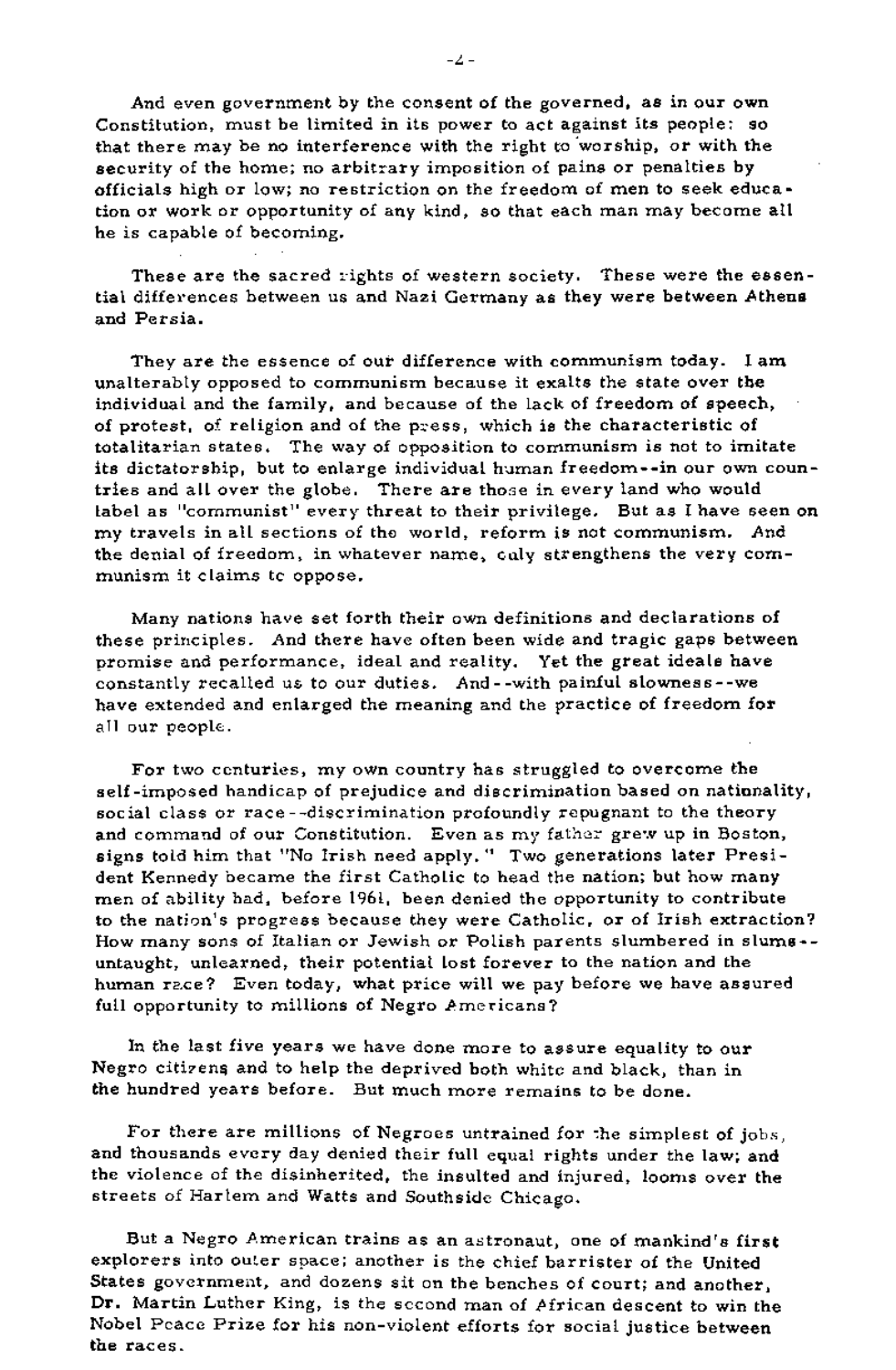We have passed laws prohibiting discrimination in education, in employment, in housing; but these laws alone cannot overcome the heritage of centuries-- of broken families and stunted children, and poverty and degradation and pain.

So the road toward equality of freedom is not easy, and great cost and danger march alongside us. We are committed to peaceful and non-violent change and that is important for all to understand—though all change is unsettling. **Still**  even in the turbulence of protest and struggle is greater hope for the future, as men learn to claim and achieve for themselves the rights formerly petitioned from others.

And most important of all, all the panoply of government power has been committed to the goal of equality before the law--as we are now committing ourselves to the achievement of equal opportunity in fact.

We recognize that there are problems and obstacles before the fulfillment of these ideals in the United States as we recognize that other nations, in Latin America and Asia and Africa have their own political, economic, and social problems, their unique barriers to the elimination of injustice.

We must recognize the full human equality of all our people--before God, before the law, and in the councils of government. We must do this, not because it is economically advantageous--although it is; not because the laws of God and man command it--although they do command it; not because people in other lands wish it so. We must do it for the single and fundamental reason that it is the right thing to do.

In some, there is concern that change will submerge the rights of a minority, particularly where that minority is of a different race from the majority. We in the United States believe in the protection of minorities; we recognize the contributions they can make and the leadership they can provide; and we do not believe that any people--whether minority, majority, or individual human beings-are "expendable" in the cause of theory or policy. We recognize also that justice between men and nations is imperfect, and that humanity sometimes progresses slowly.

All do not develop in the same manner, or at the same pace. Nations, like men., often march to the beat of different drummers, and the precise solutions of the United States can neither be dictated nor transplanted to others. What is important is that all nations must march toward increasing freedom; toward justice for all; toward a society strong and flexible enough to meet the demandsof all of its own people, and a world of immense and dizzying change.

In a few hours, the plane that brought me to this country crossed over oceans and countries which have been a crucible of human history. In minutes we traced the migrations of men over thousands of years; seconds, the briefest glimpse, and we passed battlefields on which millions of men once struggled and died. We could see no national boundaries, no vast gulfs or high walls dividing people from people; only nature and the works of man—homes and factories and farms--everywhere reflecting man's common effort to enrich his life. Everywhere new technology and communications bring men and nations closer together, the concerns of one inevitably becoming the concerns of all. And our new closeness is stripping away the false masks, the illusion of difference which is at the root of injustice and hate and war. Only earthbound man still clings to the dark and poisoning superstition that his world is bounded by the nearest hill, his universe ended at river shore, his common humanity enclosed in the tight circle of those who share his town and views and the color of his skin.

It is your job, the task of the young people of this world to strip the last remnants of that ancient, cruel belief from the civilization of man.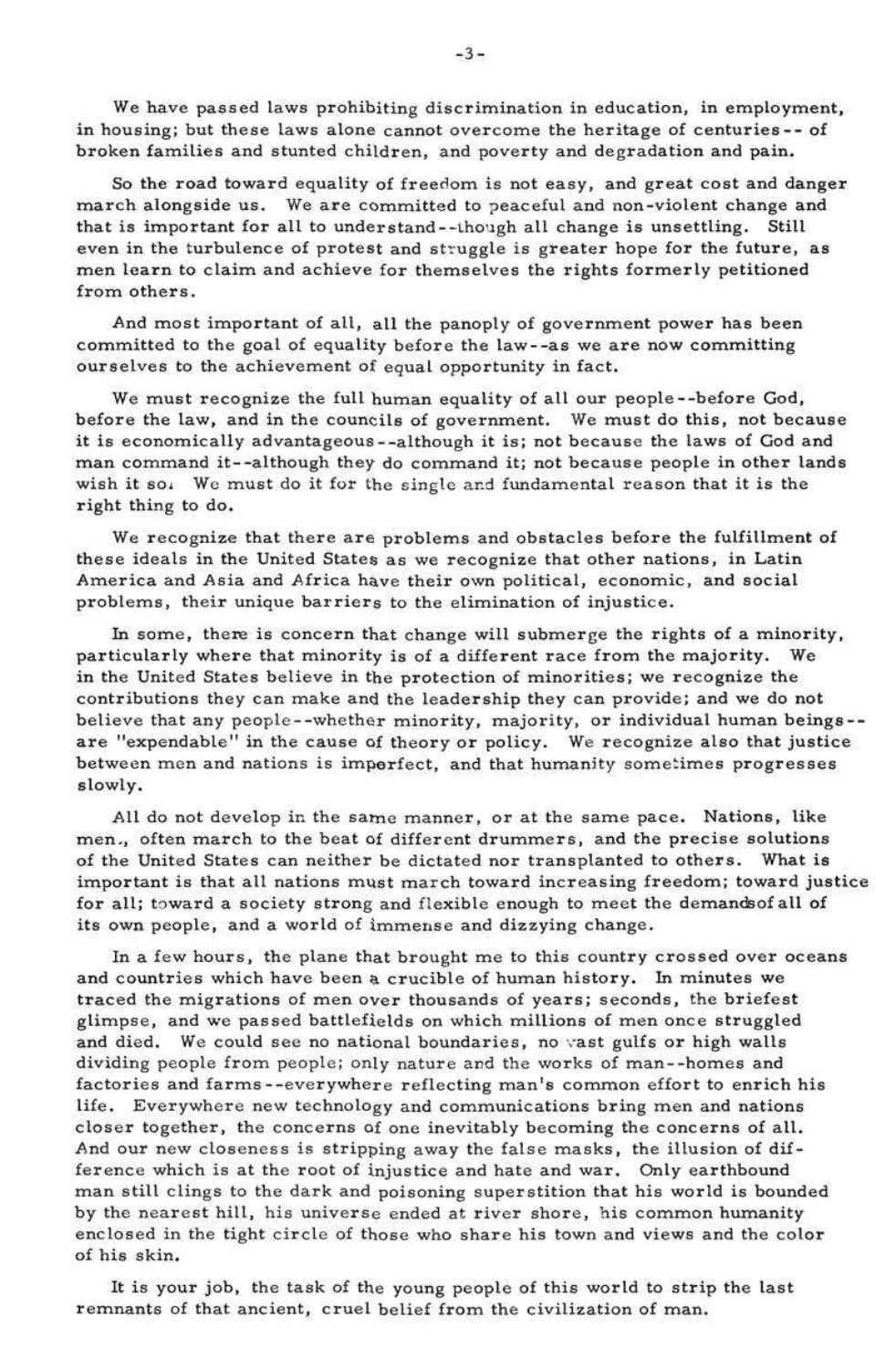Each nation has different obstacles and different goals, shaped by the vagaries of history and experience. Yet as I talk to young people around the world I am impressed not by diversity but by the closeness of their goals, their desires and concerns and hope for the future. There is discrimination in New York, the racial inequality of apartheid in South Africa and serfdom in the mountains of Peru. People starve in the streets of India; a former Prime Minister is summarily executed in the Congo; intellectuals go to jail in Russia; thousands are slaughtered in Indonesia; wealth is lavished on armaments everywhere. These are differing evils; but they are the common works of man. They reflect the imperfection of Human justice, the inadequacy of human compassion, the defectiveness of our sensibility toward the sufferings of our fellows; they mark the limit of our ability to use knowledge for the well-being of others. And therefore they call upon common qualities of conscience and of indignation, a shared determination to wipe away the unnecessary sufferings of our fellow human beings at home and  $\blacksquare$  around the world.

It is these qualities which make of youth today the only true international community. More than this I think that we could agree on what kind of a world we want to build. It would be a world of independent nations, moving toward international community, each of which protected and respected basic human freedoms. It would Le a world which demanded of each government that it accept its responsibility to insure social justice. It would be a world of constantly accelerating economic progress--not material welfare as an end in itself, but as a means to liberate the capacity of each human being to pursue his talents and his hopes. It would, in short, be a world we would be proud to have built.

of

Just to the North/nere are lands of challenge and opportunity--rich in natural resources, land and minerals and people. Yet they are also lands confronted by the greatest odds--overwhelming ignorance, internal tensions and strife, and great sbetaclos of climate and geography: Many of these nations, as colonies, were oppressed and exploited. Yet thev have not estranged themselves from the broad traditions of the West; they are hoping and gambling their progress and stability on the chance that we will meet our responsibilities to help them overcome their poverty.

In the world we would like to build, South Africa could play an outstanding role in that effort. This is without question a preeminent re pository of the wealth and knowledge and skill of the continent. Here are the greater part of Africa's research scientists and steel production, most of its reservoirs of coal and electric power. Many South Africans have made major contributions to African technical development and world science; the names of some are known wherever men seek to eliminate

the ravages of tropical disease and pestilence. In your faculties and councils, here in this very audience, are hundreds and thousands of men who could transform the lives of millions for all time to come.

Our answer is the world's hope; it is to rely on youth. The cruelties and obstacles of this swiftly changing planet will not yield to obsolete dogmas and outworn slogans. It cannot be moved by those who cling to

But the help and the leadership of South Africa or the United States cannot be accepted if we--within our own countries or in our relations with others--deny individual integrity, human dignity, and the common humanity of man. If we would lead outsice our borders; if we would help those who need our assistance; if we would meet pur responsibilities to mankind; we must first, all oi us, demolish the borders which history has erected between men within our own nations--barriers of race and religion, social class and ignorance.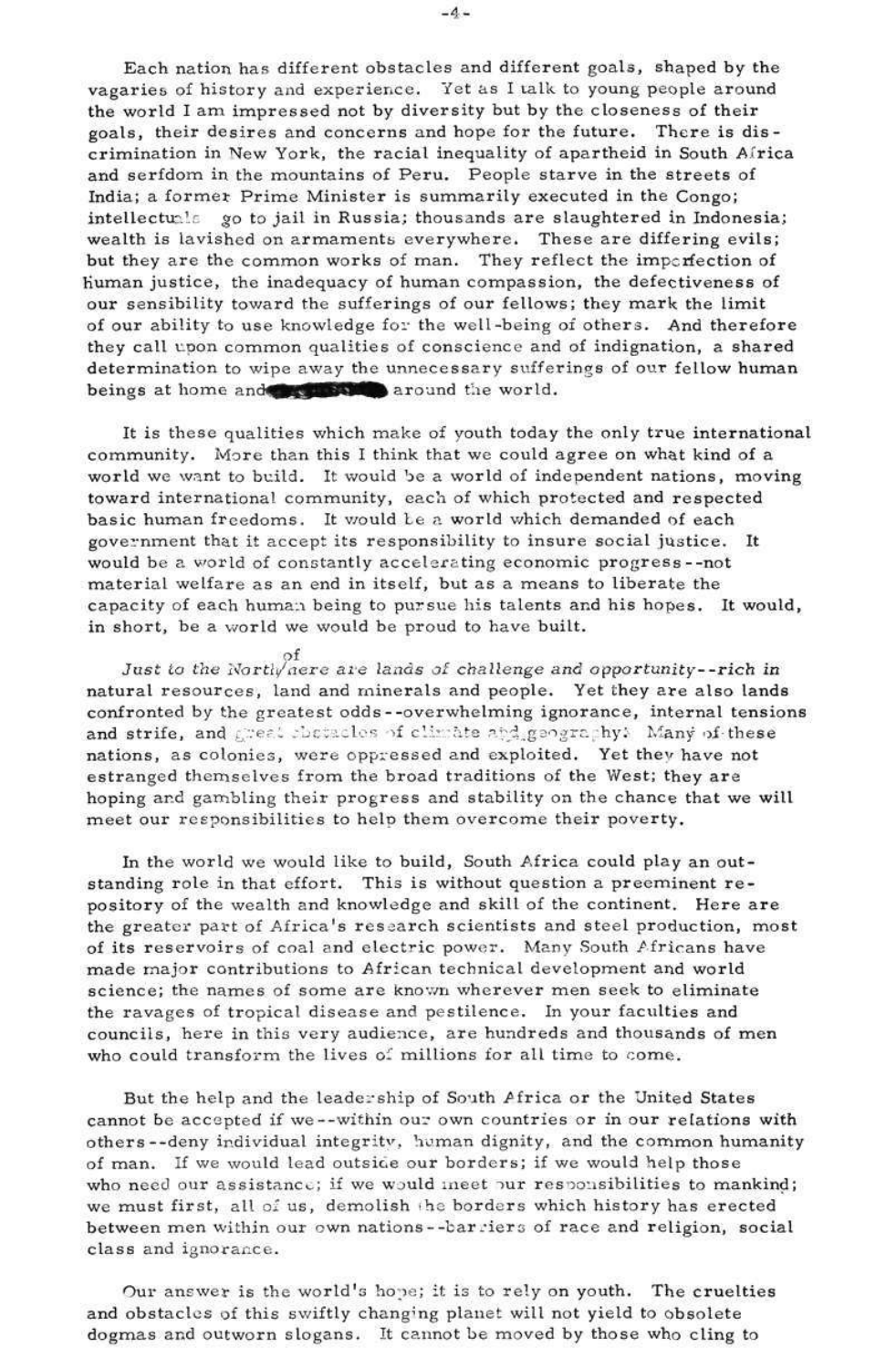a present which is already dying, who prefer the illusion of security to the excitement and danger which comes with even the most peaceful progress. This world demands the qualities of youth: not a time of life but a state of mind, a temper of the will, a quality of the imagination, a predominance of courage over timidity, of the appetite for adventure over the love of ease. It is a revolutionary world we live in; and thus, as I have said in Latin America and Asia, in Europe and in the United States, it is young people who must take the lead. Thus you, and your young compatriots everywhere have had thrust upon you a greater burden of responsibility than any generation that has ever lived.

"There is, " said an Italian philosopher, "nothing more difficult to take in hand, more perilous to conduct, or more uncertain in its success than to take the lead in the introduction of a new order of things." Yet this is the measure of the task of your generation and the road is strewn with many dangers.

The second danger is that of expediency; of those who say that hopes and beliefs must bend before immediate necessities. Of course if we would act effectively we must deal with the world as it is. We must get things done. But if there was one thing President Kennedy stood for that touched the most profound feeling of young people across the world, it was the belief that idealism, high aspirations and deep convictions are not incompatible with the most practical and efficient of programs--that there is no basic inconsistency between ideals and realistic possibilities- no separation between the deepest desires of heart and mind and the rational application of human effort to human problems. It is not realistic or hard-headed to solve problems and take action unguided by ultimate moral aims and values. It is thoughtless folly. For it ignores the realities of human faith and passion and belief; forces ultimately more

First, is the danger of futility; the belief there is nothing one man or one woman can do against the enormous array of the world's ills--against misery and ignorance, injustice and violence. Yet many of the world's great movements, of thought and action, have flowed from the work of a single man. A young monk began the Protestant reformation, a young general extended an empire from Macedonia to the borders of the earth, and a young woman reclaimed the territory of France. It was a young Italian explorer who discovered the New World, and the 32 year old Thomas Jefferson who proclaimed that all men are created equal. "Give me a place to stand, " said Archimedes, "and I will move the world. " These men moved the world, and so can we all. Few will have the greatness to bend history itself; but each of us can work to change a small portion of events, and in the total of all those acts will be written the history of this generation. Thousands of Peace Corps volunteers are making a difference in isolated villages and city slums in dozens of countries. Thousands of unknown men and women in Europe resisted the occupation of the Nazis and many died, but all added to the ultimate strength and freedom of their countries. It is from numberless diverse acts of courage and belief that human history is shaped. Each time a man stands up for an ideal, or acts to improve the lot of others, or strikes out against injustice, he sends forth a tiny ripple of hope, and crossing each other from a million different centers of energy and daring those ripples build a current which can sweep down the mightiest walls of oppression and resistance .

"If Athens shall appear great to you, " said Pericles, "consider then that her glories were purchased by valiant men, and by men who learned

their duty. " That is the source of all greatness in all societies, and it is the key to progress in our time.